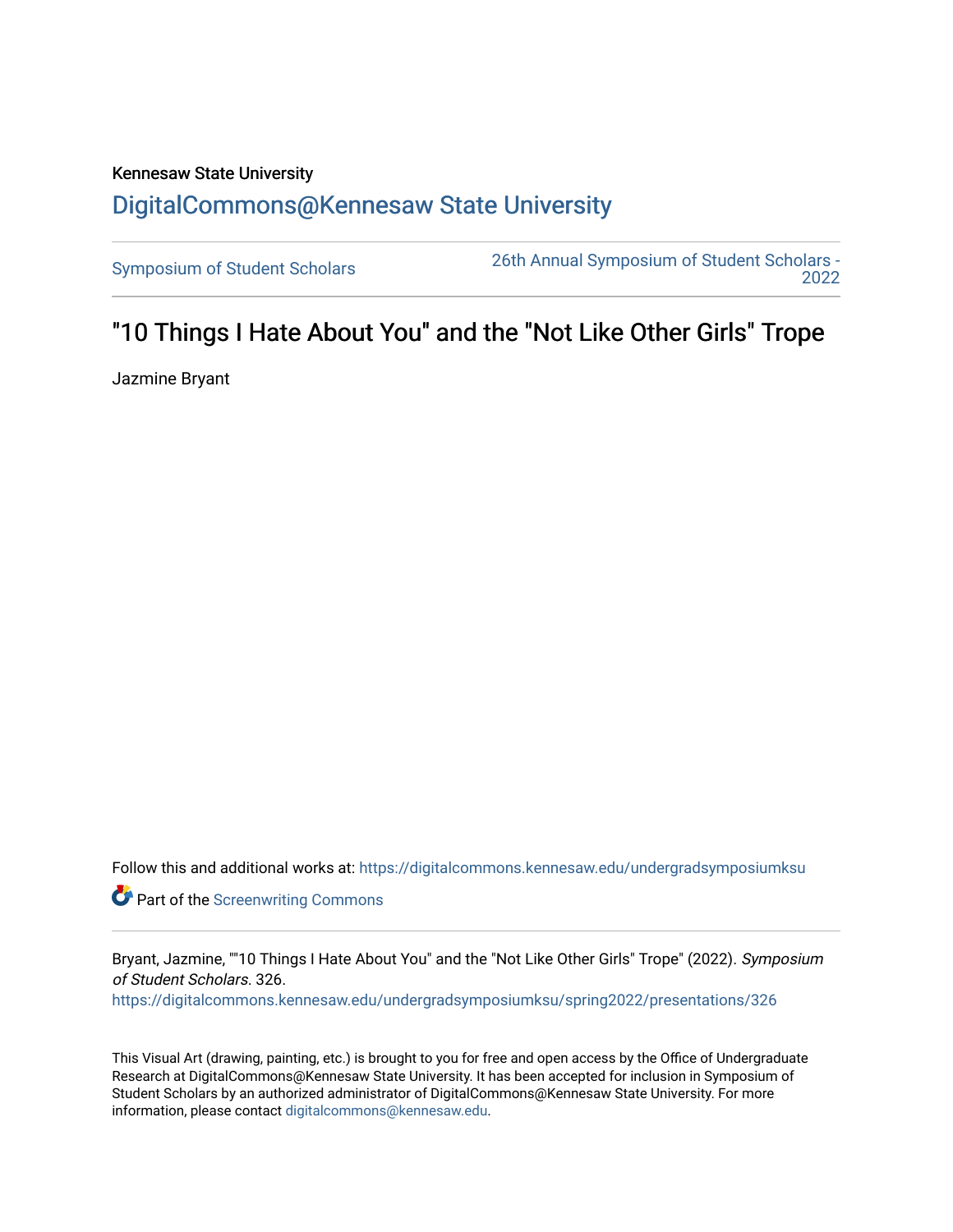Critical Analysis Abstract: *10 Things I Hate About You* & The "Not Like Other Girls" Trope

The phrase, "not like other girls," is commonly used to describe a person or character that is quirky, emo, a loner, intelligent, or independent. In film, this description typically has a positive connotation – at least, it's meant to. A common consensus is that the trope upholds negative stereotypes about women or the group the character is "unlike." TV Tropes states that by using or conforming to this trope, "it's implied that your gender is inferior by default," (TV Tropes). On the other hand, many people are in support of this trope and its success within media.

*10 Things I Hate About You*, directed by Gil Junger, tells the story of a young girl trying to navigate popularity and relationships all while being held back by her ill-mannered older sister. Julia Stiles's character, Kat Stratford, the ill-mannered older sister is "not like other girls." Although she is blonde-haired and attractive, she doesn't socialize or go to parties, and despises a lot of things. If she were compared with other female characters in the film, they'd appear to live in different universes. What can we learn from the film and how has *10 Things I Hate About You*  provided a framework for new films to follow to success? Why have screenwriters continued to push characters with such a controversial trope? This critical analysis attempts to answer these questions, as well as analyze the trope's influences on the films that followed this popular 90s film and the industry as a whole.

*Keywords*: film, not like other girls, trope, success, influence, stereotypes, controversial, writing